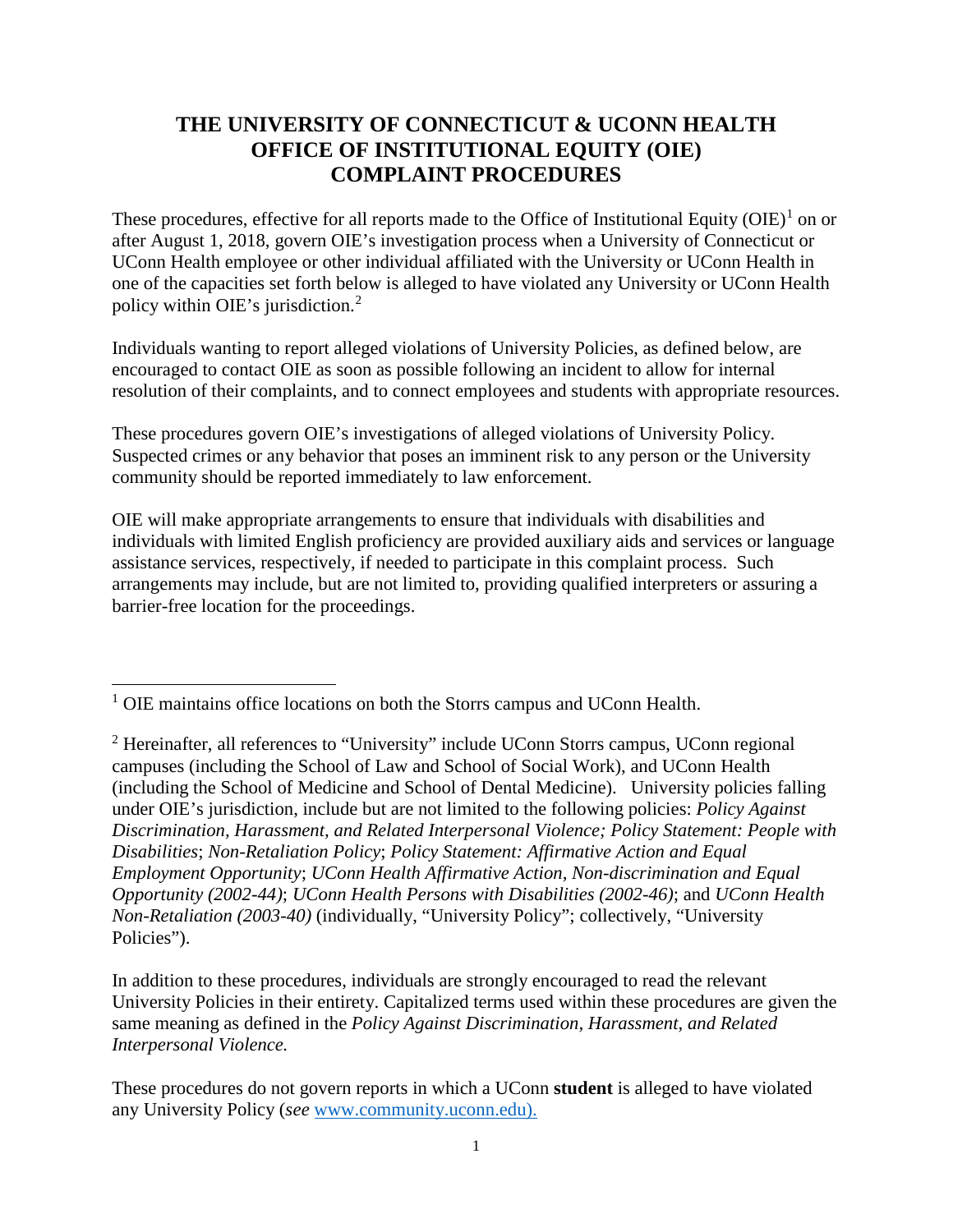## **I. UNIVERSITY POLICIES UNDER OIE'S JURISDICTION**

- A. As set forth in the University Policies, the University prohibits unlawful discrimination in education, employment, and the provision of services on the basis of legally protected characteristics (race, color, ethnicity, religious creed, age, sex, marital status, national origin, ancestry, sexual orientation, genetic information, pregnancy, physical or mental disability [including learning disabilities, intellectual disabilities, and past or present history of mental illness], veteran's status, prior conviction of a crime, workplace hazards to reproductive systems, gender identity or expression, and membership in any other protected classes as set forth in state and federal law). More specifically, the University prohibits discrimination, as well as discriminatory harassment, sexual assault, sexual exploitation, intimate partner violence, stalking, sexual or gender-based harassment, complicity in the commission of any act prohibited by the *Policy Against Discrimination, Harassment, and Related Interpersonal Violence*, and retaliation against a person for the good faith reporting of any of these forms of misconduct or participation in any investigation or proceeding related to any of these forms of misconduct under University Policies ("Prohibited Conduct").
- B. In accordance with University Policies, all parties who participate in the goodfaith reporting, filing, investigation, and/or proceedings related to reports of Prohibited Conduct under these procedures shall be free from retaliation on the basis of their participation in this process.

## **II. GENERAL PROVISIONS**

l

- A. Who May File a Complaint & Scope of Procedures
	- i. Reports of Prohibited Conduct may be filed by Students, Employees, Patients or Third Parties.
		- 1. "Complainant" means the individual who presents as the victim of any Prohibited Conduct under University Policies, regardless of whether that person makes a report or seeks action under University Policies.
		- 2. "Respondent" means the individual who has been accused of violating University Policy.
		- 3. These procedures apply to reports of Prohibited Conduct by University and UConn Health Employees, including graduate students when the action complained of was taken in the graduate student's employment capacity (for example, as a Graduate Assistant, Teaching Assistant or Research Assistant, Resident and/or Fellow); or Third Parties<sup>[3](#page-1-0)</sup> when:

<span id="page-1-0"></span><sup>3</sup> As set forth in Section III.D. of the *Policy Against Discrimination, Harassment and Related Interpersonal Violence*, the University's ability to take appropriate corrective action against a Third Party will be determined by the nature of the relationship of the Third Party to the University. The University will determine the appropriate manner of resolution consistent with its commitment to a prompt and equitable process.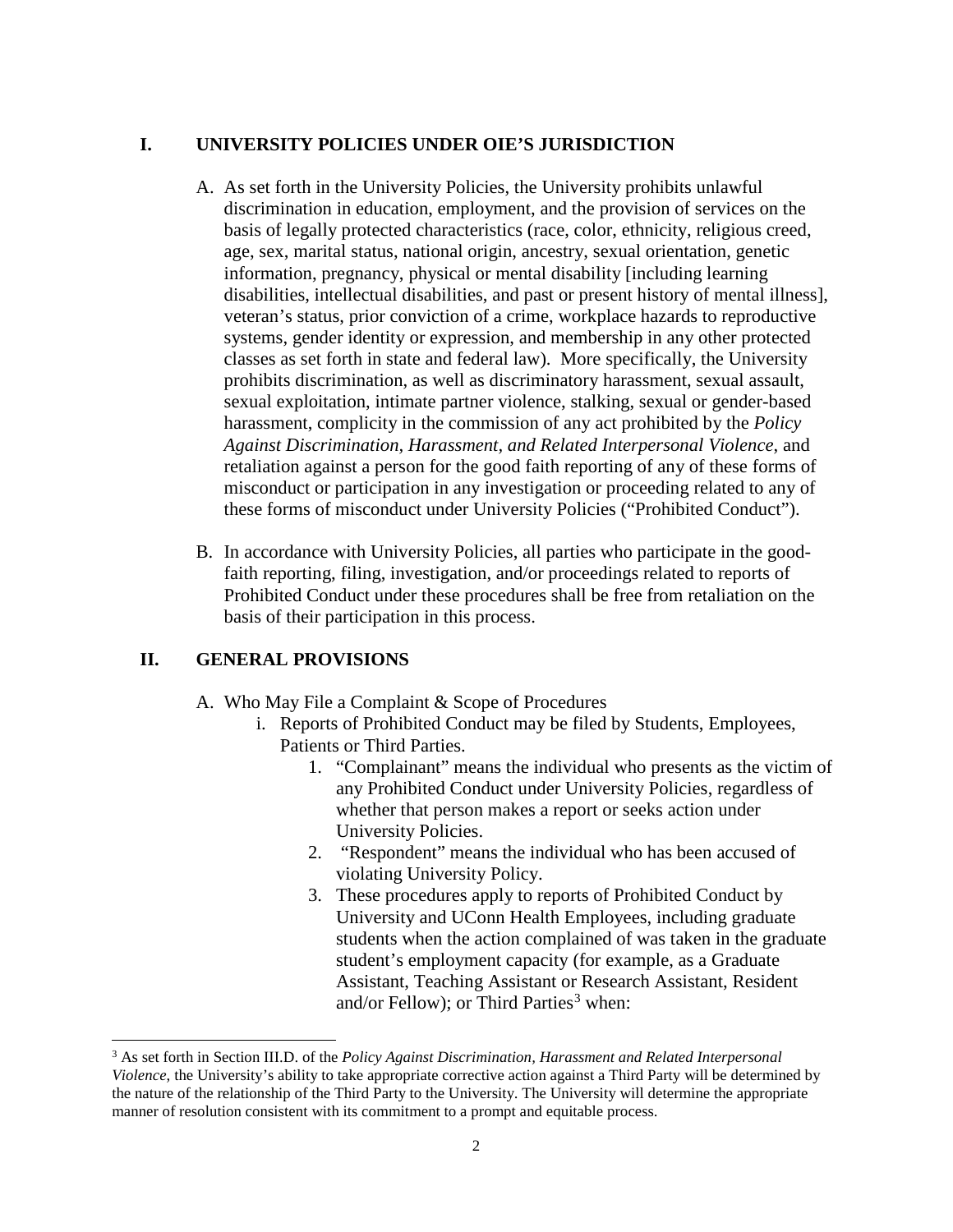- a. the conduct occurred on campus or other property owned or controlled by the University;
- b. the conduct occurred in the context of a University employment or education program or activity, including, but not limited to, University-sponsored study abroad, research, on-line, or internship programs; or
- c. the conduct occurred outside the context of a University employment or education program or activity, but has continuing adverse effects on or creates a hostile environment for Students, Employees or Third Parties while on campus or other property owned or controlled by the University or in any University employment or education program or activity.

#### B. Support Persons

Complainants, Respondents, and witnesses shall have the right to have one (1) support person (which may be a union representative) accompany them to any meeting with OIE related to a report or investigation under these procedures. An individual who is reasonably likely to participate as a witness in the investigation may not serve as a support person during any substantive interview. The Complainant, Respondent or witness is responsible for arranging their support person's attendance at any OIE meeting. It is within OIE's discretion whether to reschedule a meeting or extend other timelines in the investigation process due to a support person's unavailability.

## C. Right to File External Complaint

- i. Complainants shall be advised of their right to file an external complaint with the applicable local, state and/or federal agency that enforces laws concerning non-discrimination and anti-harassment in employment or education such as the Connecticut Commission on Human Rights and Opportunities (CHRO), the Equal Employment Opportunity Commission (EEOC), U.S. Department of Labor, Wage and Hour Division, and the Office for Civil Rights (OCR). *See* Appendix I for agency contact information.
- ii. When an external complaint has been filed, OIE will review the complaint and determine on a case-by-case basis, in consultation with other University offices as appropriate, whether OIE will conduct its own, internal investigation or, if OIE has already commenced an investigation, whether such investigation will be discontinued in light of the external filing.

#### D. OIE Files

OIE will create and maintain a file related to each report of Prohibited Conduct as described herein. The University is committed to protecting the privacy of all individuals involved in the investigation and resolution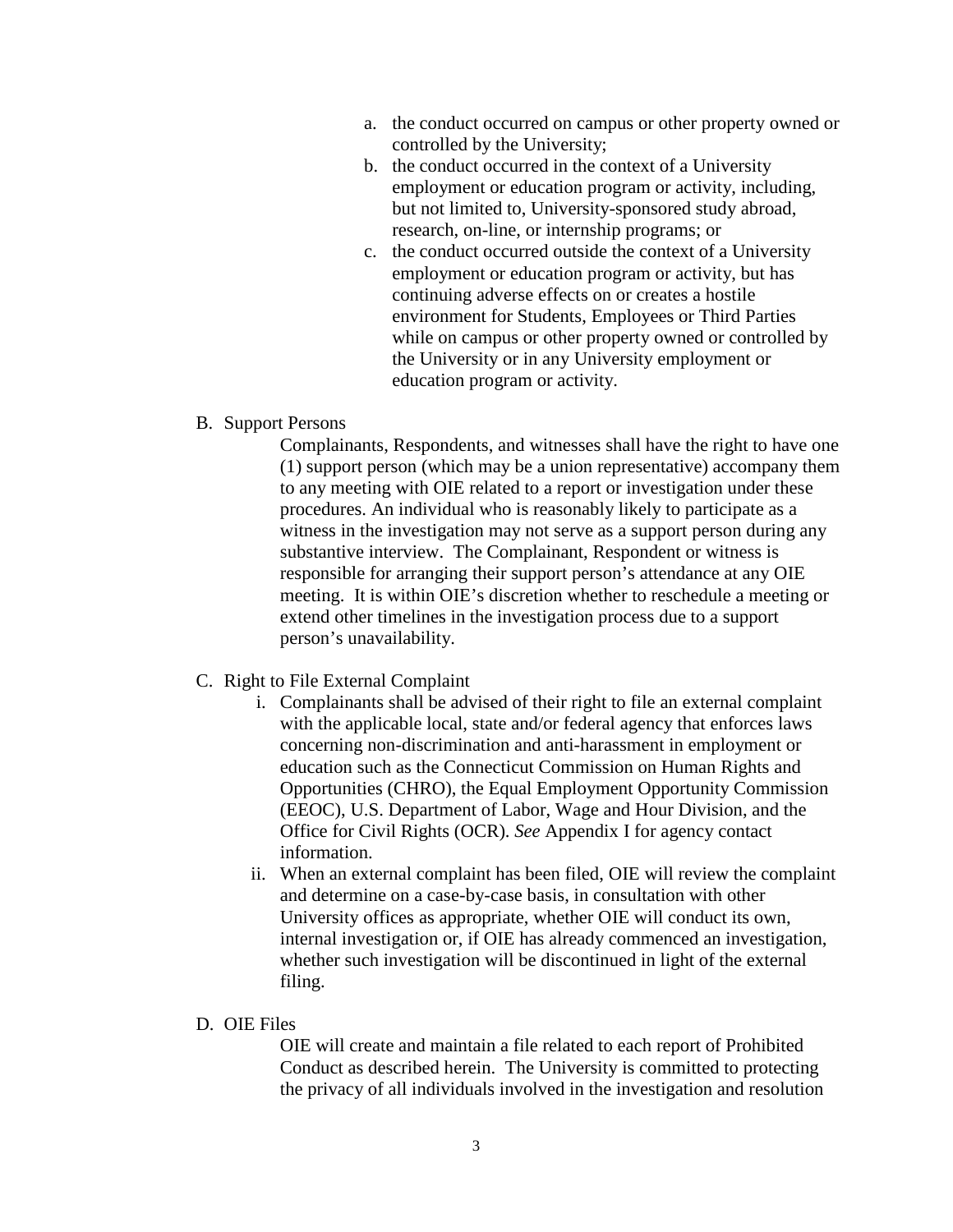of a report. OIE will take reasonable efforts to protect the privacy of participants, in accordance with applicable state and federal law, while balancing the need to gather information to assess the report and to take steps to eliminate the discrimination, harassment or retaliation; prevent its recurrence; and remedy its effects. To that end, OIE may provide information regarding matters it handles to individuals with a need to know the information.

E. Informal Resolution

Nothing in these procedures precludes an individual from seeking to discuss or resolve concerns independently with the University's Ombudsperson or other appropriate resources at the University.<sup>[4](#page-3-0)</sup> A Complainant may withdraw a complaint and/or their participation at any point; however, it is within OIE's discretion to determine whether and in what manner a matter may proceed, as noted in Section V.A. below.

# **III. WHERE AND HOW TO REPORT PROHIBITED CONDUCT**

A. A report of Prohibited Conduct may be made in written or verbal form to OIE:

Storrs Campus, Wood Hall - Unit 4175, 241 Glenbrook Road, Storrs, CT 06269; Phone: 860-486-2943; Email: [equity.uconn.edu;](mailto:equity@uconn.edu) Fax: 860-486-6771.

UConn Health, at 16 Munson Road, 4<sup>th</sup> Floor, Farmington, CT 06030; Phone: 860-679-3563; Email: [equity.uconn.edu;](http://equity.uconn.edu/) Fax: 860-679-6512.

- B. The following information should be included in reports/complaints (to the extent known): the identities of the Complainant(s) and Respondent(s), the approximate date of the incident(s), a description of the concerning behavior, and, if applicable, the protected characteristic(s) alleged to be the basis of the discrimination or harassment.
- C. A Dean, Department Head, Director or Supervisor who knows or should have known about an incident of Prohibited Conduct must comply with that Employee's Reporting Responsibilities as set forth in Section VI ("Employee Reporting Responsibilities") of the *Policy Against Discrimination, Harassment, and Related Interpersonal Violence*.

# **IV. JURISDICTIONAL REVIEW & ASSESSMENT OF MERITS**

A. OIE will review any report made to its office to determine whether OIE has jurisdiction to investigate. If not, OIE will advise the reporting person and will not investigate the report further. However, OIE may, in its discretion, refer the report to other appropriate University offices for further review.

<span id="page-3-0"></span> <sup>4</sup> https://equity.uconn.edu/campus-resources/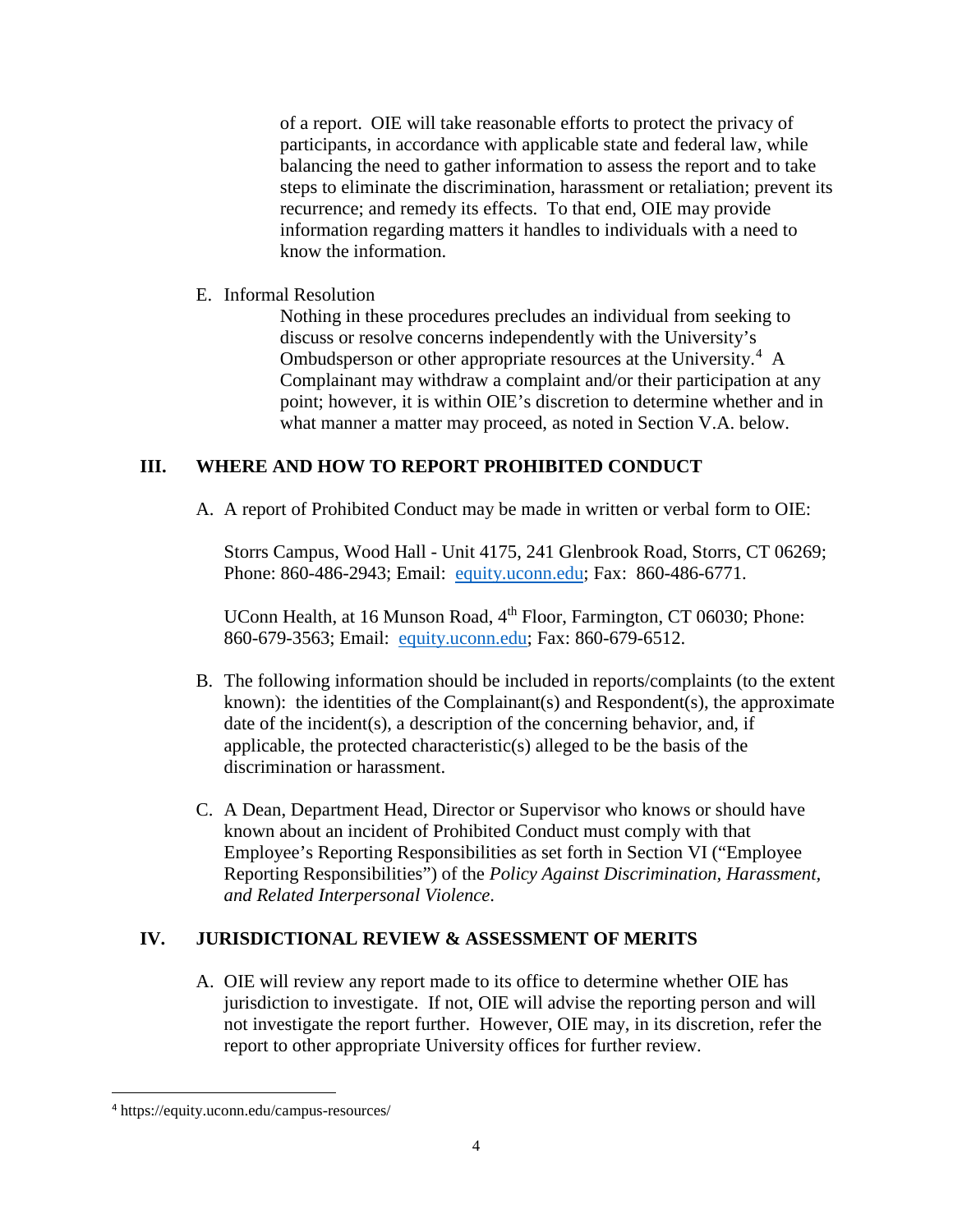- B. If OIE has jurisdiction, it will then conduct an assessment of the merits of the allegations to determine whether the conduct at issue, if it occurred as alleged, would constitute a violation of University Policy. To make this determination, OIE's analysis is guided by state and federal law. In making this assessment, OIE will consider information provided by Complainant, and may also, in its discretion, review information from other sources as deemed relevant by OIE. If OIE determines that the conduct would not violate University Policy even if all the allegations are credited, OIE will advise the Complainant of its determination and will not undertake further investigation. OIE may notify other individuals (including the Respondent) or offices within the University of the reported allegations in order to mitigate the impacts of any potentially discriminatory conduct and/or to alert management of concerns potentially implicating other policies outside of OIE's jurisdiction.
- C. If, based on the allegations, OIE determines that the alleged conduct may violate University Policy, the investigation will proceed as described below.

## **V. THE INVESTIGATION**

- A. OIE will notify the Complainant that their matter will proceed to a full investigation after OIE determines that it will initiate an investigation. OIE will determine the appropriate timing of such notification. OIE may determine an investigation must proceed even in the absence or withdrawal of Complainant participation.
- B. Respondents will be informed of the allegations against them and given an opportunity to respond. OIE will determine the appropriate timing of such notification. Respondents also will be informed that they may enlist the assistance of their union representative, if applicable, for support throughout this process. As their support person (sec. II(b)), a Respondent's union representative may accompany the Respondent to any meetings with OIE.
- C. The standard of proof utilized in OIE's investigations is Preponderance of the Evidence ("more likely than not").
- D. It is within OIE's discretion to determine appropriate investigative steps, which may include but are not limited to, interviewing witnesses determined in OIE's discretion, to have relevant information, and obtaining and reviewing relevant documents or other evidence. These investigative steps may be taken prior to notification of the Respondent(s) under subsection B.
- E. During the course of the investigation, OIE will provide the Complainant and Respondent with the opportunity to review their own respective interview summaries and to provide any additional information. The Complainant and Respondent will have three (3) business days to provide a response to their interview summaries.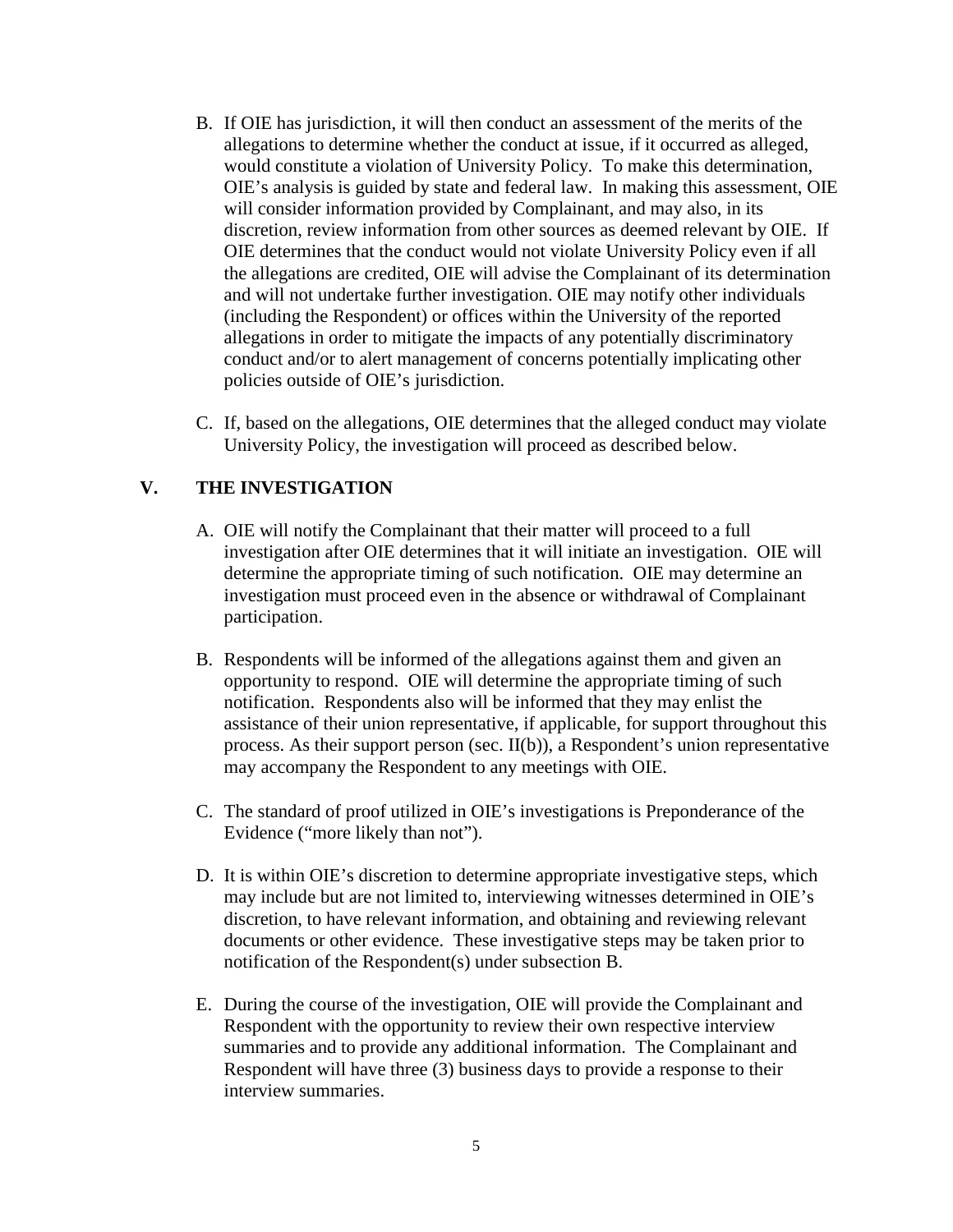- F. OIE strives to complete its investigation process within sixty (60) calendar days and to keep parties reasonably informed as to the status of the investigation, consistent with the need to protect the integrity of the investigative process and the privacy of the participants. Investigations may exceed sixty (60) calendar days for good cause, which includes but is not limited to: investigations where additional time is necessary to ensure the integrity and completeness of the investigation; to comply with a request by external law enforcement for temporary delay to gather evidence for a criminal investigation; to accommodate the availability of parties and/or witnesses; to account for University breaks or vacations; to account for complexities of a case, including the number of witnesses and volume of information provided by the parties; or for other legitimate reasons.
- G. OIE will notify the parties in writing at the conclusion of its investigation. OIE will also notify the Office of the President and/or the Executive Vice President of UConn Health, and any other individual or office that may need to know the information.

## **VI. WRITTEN RESPONSE TO OIE'S FINDINGS AND RECOMMENDATIONS REPORT**

- A. Both the Complainant and Respondent may submit a written response to OIE's Findings and Recommendations report in lieu of a request for review (pursuant to Section VII below) no later than 5:00 PM (EST) on the fourteenth (14) calendar day from written receipt of OIE's findings. Written receipt is presumed to be five (5) calendar days after transmittal by U.S. mail and the same day if issued via email before 5:00 PM (EST). A request for an extension of time beyond fourteen days may be granted at the discretion of OIE's Associate Vice President.
- B. All written responses will be added to and maintained with OIE's file.

## **VII. REVIEW OF OIE'S FINDINGS**

- A. Panel of Reviewers
	- i. OIE will appoint a standing pool of trained faculty, staff, and members of the administration to serve two-year terms on a Panel of Reviewers.
	- ii. OIE will select the Chair of the Panel of Reviewers.
	- iii. The Panel of Reviewers shall be given an orientation and training by OIE regarding the nature of the review process, OIE's procedures, prohibited forms of discrimination, harassment and retaliation, and other issues related to their roles.
- B. Request for Review
	- i. Either party may request a review of OIE's findings by submitting a written request for review to the Chair of the Panel of Reviewers, in care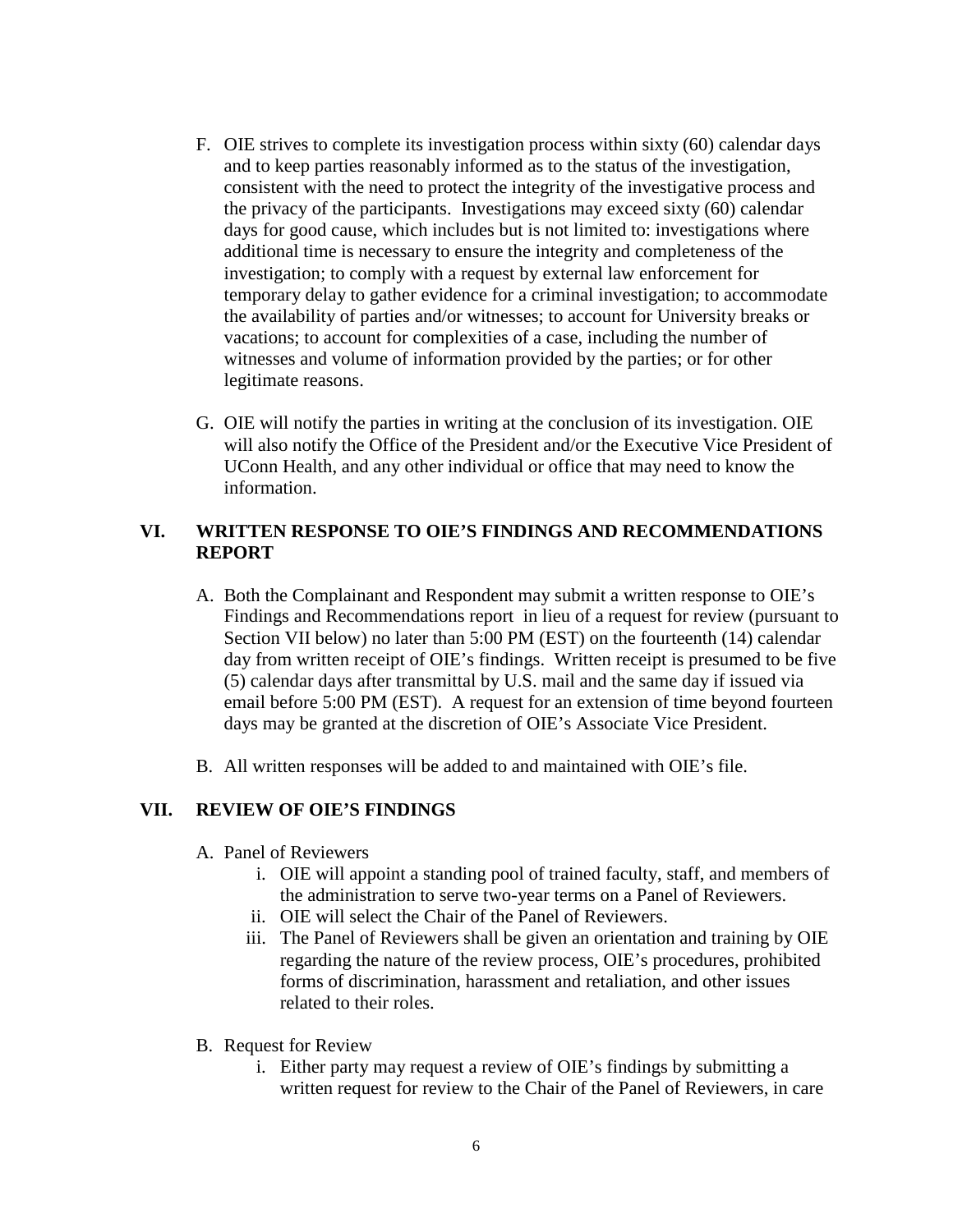of the OIE Associate Vice President, no later than 5:00 PM (EST) on the fourteenth (14) calendar day from written receipt of OIE's findings. Written receipt is presumed to be five (5) calendar days after transmittal by U.S. mail and the same day if issued via email before 5:00 PM (EST). A request for an extension of time beyond fourteen days may be granted at the discretion of OIE's Associate Vice President.

- ii. The grounds for review are limited to: (1) violations of these complaint procedures, which would have had a material effect on the outcome; and/or (2) additional evidence that was not available during the investigation, which would have had a material effect on the outcome. A party's request for review must identify at least one of the two grounds for review and provide sufficient detail to understand the basis for the request. Mere disagreement with OIE's findings is not sufficient grounds for review.
- iii. If the request for review is submitted within the timeframe set forth in sec. VII(B)(i), OIE will forward the request to the Chair of the Panel of Reviewers within two (2) business days of receipt.
- C. Review Committee
	- i. The Chair of the Panel of Reviewers shall choose three members from the Panel of Reviewers to serve as a Review Committee. The Chair of the Panel of Reviewers may serve as a member of the Review Committee. The Review Committee will first review the request to determine if at least one of the review grounds is identified. The Review Committee has the discretion to deny a request if it is clear that neither of the two permissible grounds for review are identified. The Review Committee's decision to deny a request for failure to identify either of these two grounds is deemed final.
	- ii. If either of the two permissible grounds for review is identified, the role of the Review Committee is to determine whether OIE violated its complaint procedures and/or whether there exists new information that was not available during the investigation, and that such error/new information could have had a material effect on the outcome.
	- iii. The proceedings of Review Committees are informal. Review Committees should exercise their discretion not to consider cumulative, repetitious or irrelevant evidence. In discharging their duties, Review Committees may interview the parties and review relevant records. The Review Committees also may interview the OIE investigator(s) with regard to procedural questions. A Review Committee is not obligated to do any or all of those things if the Review Committee deems it unnecessary under the circumstances.
	- iv. Once the Review Committee has concluded its evaluation of all relevant evidence, it will make a recommendation to the President and/or the Executive Vice President of UConn Health, which may include accepting or rejecting one or all of OIE's findings, or any other actions deemed necessary or appropriate in the discretion of the Review Committee.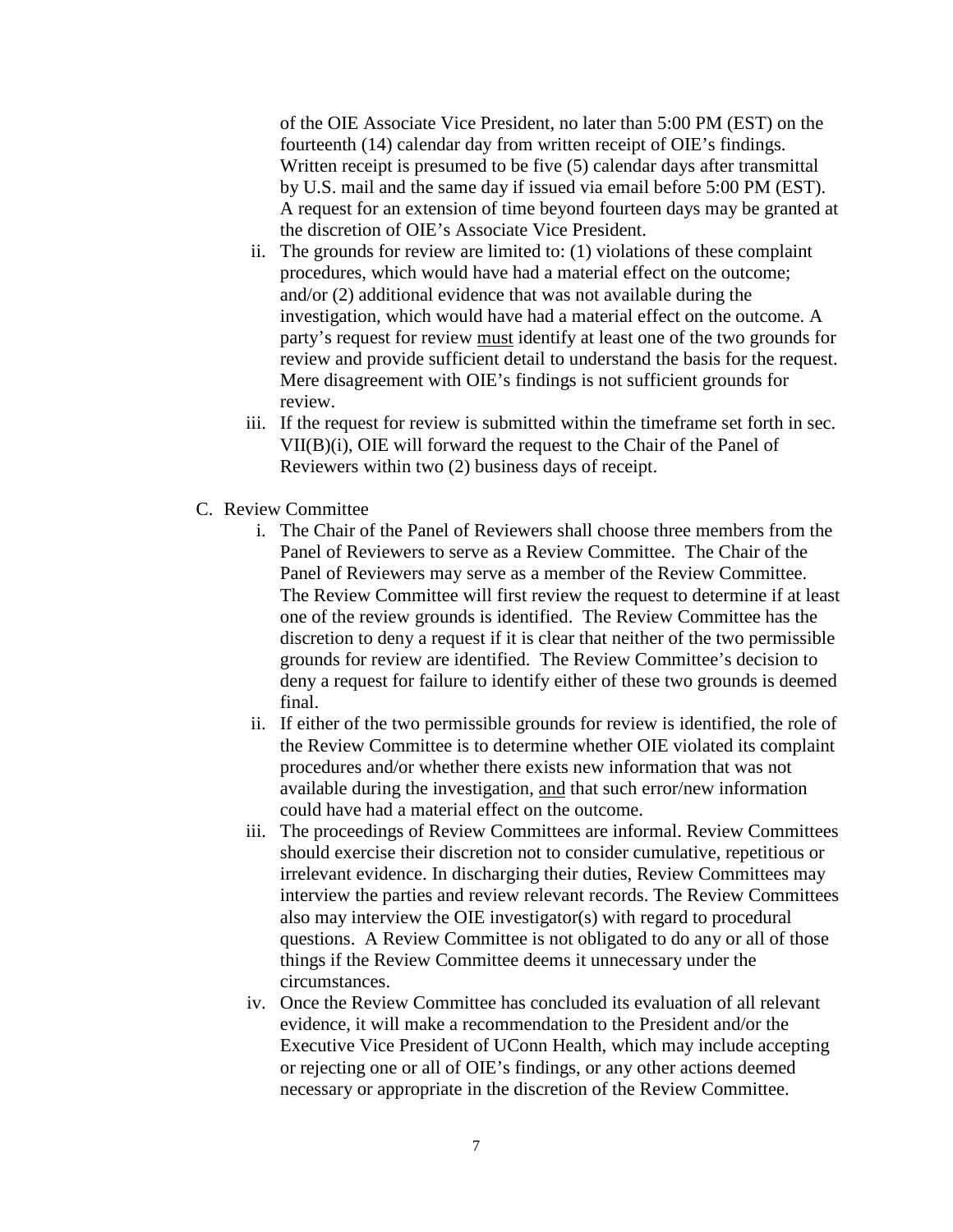- v. The Review Committee shall make its recommendation in writing and provide it to the President and/or the Executive Vice President of UConn Health within twenty (20) business days of the Committee's receipt of the request for review. Extensions of time may be granted by the President and/or the Executive Vice President of UConn Health on the basis of good cause.
- D. Presidential Action

The President or designee and/or the Executive Vice President of UConn Health or designee will notify the parties in writing of his or her response to the Review Committee's recommendation within ten (10) business days of receipt.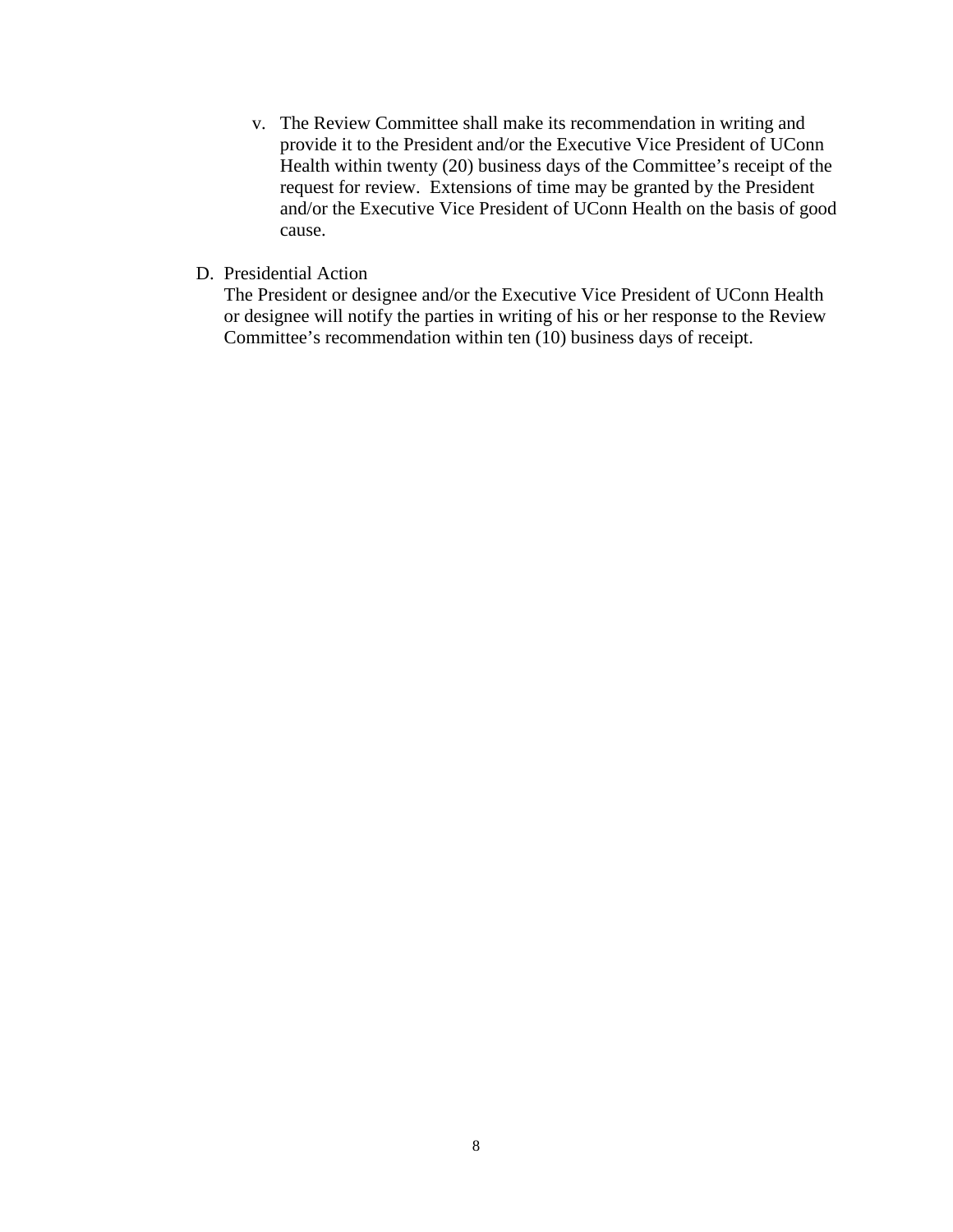#### **APPENDIX I**

#### **MOST COMMONLY USED CIVIL RIGHTS ENFORCEMENT AGENCIES**

#### **Connecticut Commission on Human Rights and Opportunities (CHRO)\***

CAPITOL REGION OFFICE: 450 Columbus Boulevard Hartford, CT 06103-1835 PHONE: (860) 566-7710 FAX: (860) 566-1997 TDD: (860) 566-7710

#### EASTERN REGION OFFICE

100 Broadway Norwich, CT 06360 PHONE: (860) 886-5703 FAX: (860) 886-2550 TDD: (860) 886-5707

#### WEST CENTRAL REGION OFFICE

Rowland State Government Center 55 West Main Street, Suite 210 Waterbury, CT 06702-2004 PHONE: (203) 805-6530 FAX: (203) 805-6559 TDD: (203) 805-6579

#### SOUTHWEST REGION OFFICE

350 Fairfield Ave., Sixth Floor Bridgeport, CT 06604 PHONE: (203) 579-6246 FAX: (203) 579-6950 TDD: (203) 579-6246

\*For information on which CHRO field office to utilize, please visit [www.ct.gov/chro/cwp/view.asp?a=2523&Q=315790.](http://www.ct.gov/chro/cwp/view.asp?a=2523&Q=315790)

#### **U.S. Equal Employment Opportunity Commission (EEOC)**

John F. Kennedy Federal Building 475 Government Center Boston, MA 02203 PHONE: (800) 669-4000 FAX: (617) 565-3196 TTY: (800) 669-6820 ASL Video Phone: (844) 234-5122